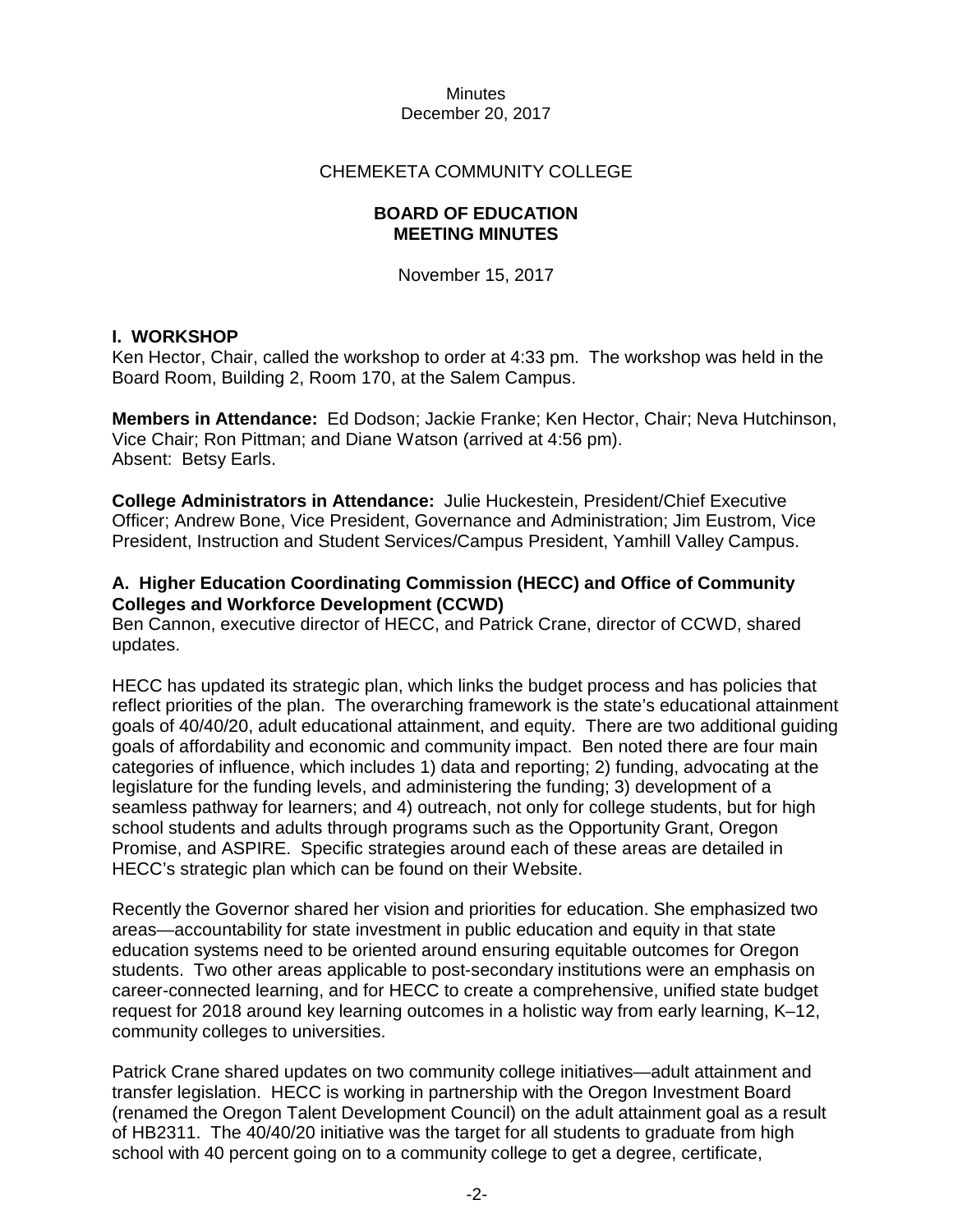apprenticeship, or workplace credential, and the other 40 percent going to a university to get a bachelors and/or a masters degree. A workgroup has been identified with representation from the Oregon Talent Development Council, community colleges, universities, local workforce boards and industry to look at existing data, engage with business and industry to determine what the attainment goals should be, and how community colleges, universities, and industry meet these goals. The first meeting will be mid-December and a recommendation will be made in six months.

HB2998 is the transfer bill to improve the transfer of credits from community colleges to universities. Activities include convening a workgroup; development of a foundational curricula with at least 30 credits that will transfer across all public institutions (similar to Oregon Transfer Model); and create unified state transfer agreements that when fully implemented enables a community college student who has taken the courses outlined in the agreement and completes 90 credits would enter with a junior standing in their major at the university. The credits would not transfer as electives nor would they have to retake the same courses at the university.

The foundation curricula for three majors should be ready by the 2018–2019 academic year so that students who enroll at that time will know what courses to take that will transfer seamlessly. Four majors have been identified—business, education, biology, and psychology—however, only three will be chosen. The goal is to have three agreements in place each year until done.

There are 27 members on this workgroup including representatives from provosts, academic administrators, Council of Instructional Administrators (CIA), College Student Services Administrators (CSSA) administrators, and faculty members. Patrick noted this is not a HECC mandate but is legislative mandated. HECC's role is convener, facilitator, coordinator, and information keeper/distributor. The next phase is advising. Community colleges and universities will be asked to report on the role of advising and how it can be improved. The first report (identify the majors, foundational curriculum, and agreements) is due to the legislature on February 1, 2018.

Ken Hector asked Ben about HECC's position on community colleges granting baccalaureate degrees, noting that a bill was introduced last session on community colleges granting bachelor of science degrees in nursing (BSN). Ben said HECC keeps students at the center and if that means breaking institutional prerogative to serve students or workforce needs, that's where they would stand. He understood the challenges, and if asked to revisit this again, HECC would take into account what the workforce needs, whether the current system meet those needs in an accessible equitable way, and if not, what can we do to promote the goals of the local region, economy, and the state. They would also take into account the consequences for institutions.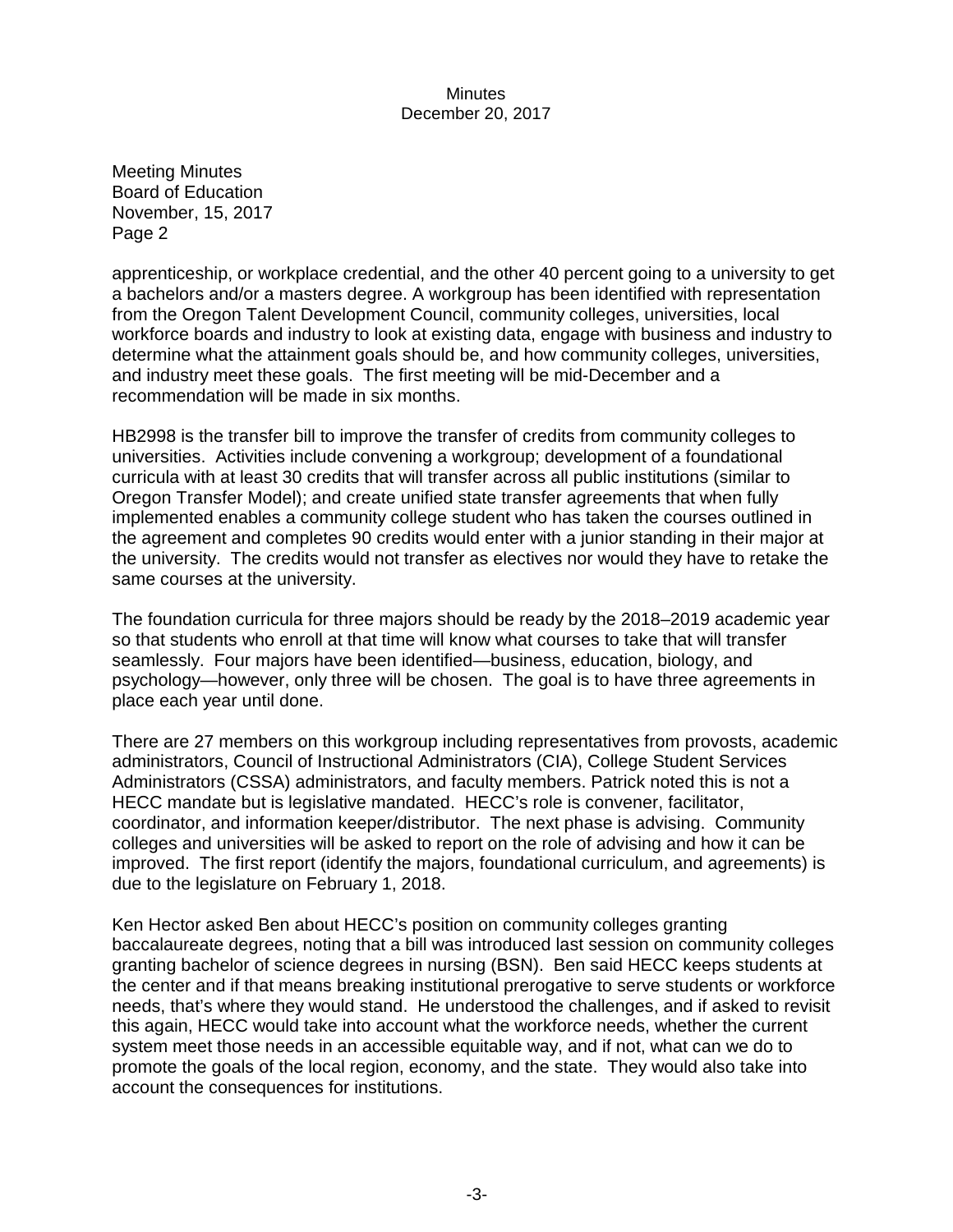# **B. Oregon Community College Association (OCCA)**

Andrea Henderson, OCCA executive director, shared the goals for OCCA for 2017–2018. The OCCA board adopted three goals with initiatives around advocacy, the OCCA office, and empowering board members.

# 1. Advocacy

Initiatives include asking the legislature for an additional \$32 million for community colleges; preparing for the 2019 legislative session and how to ask for funding (what are the true costs for increasing student outcomes) and building a model around that; and capital construction and addressing options for matching funds.

#### 2. OCCA Office

Initiatives include taking an internal look at OCCA as an organization and how to build a stronger foundation through policies, bylaws, and practices; and working with a consultant to look at overall structure.

#### 3. Empowering board members

Initiatives include asking what OCCA can do to help new and veteran board members to be effective board members; provide information and training for board members to become advocates on behalf of their college at the legislature or in the community; and provide information and briefings on statewide issues and provide key questions to engage the whole board.

The board thanked Ben Cannon, Patrick Crane, and Andrea Henderson for sharing updates and answering questions.

A recess was taken at 5:10 pm.

# **II. A. EXECUTIVE SESSION**

Executive Session called to order at 6:05 pm in the Board dining room, Building 2, Room 172, on the Salem Campus. Executive Session was held in accordance with ORS 192.660(2)(d) negotiations and (e) real property.

**Members in Attendance:** Ed Dodson; Betsy Earls; Jackie Franke; Ken Hector, Chair; Neva Hutchinson, Vice-Chair; Ron Pittman; and Diane Watson.

**College Administrators in Attendance:** Julie Huckestein, President/Chief Executive Officer; Andrew Bone, Vice President, Governance and Administration; Jim Eustrom, Vice President, Instruction and Student Services/Campus President, Yamhill Valley Campus; and Greg Harris, Director, Marketing, Public Relations, and Student Recruitment. Guest: Rebecca Hillyer, General Counsel.

Executive Session ended at 6:15 pm.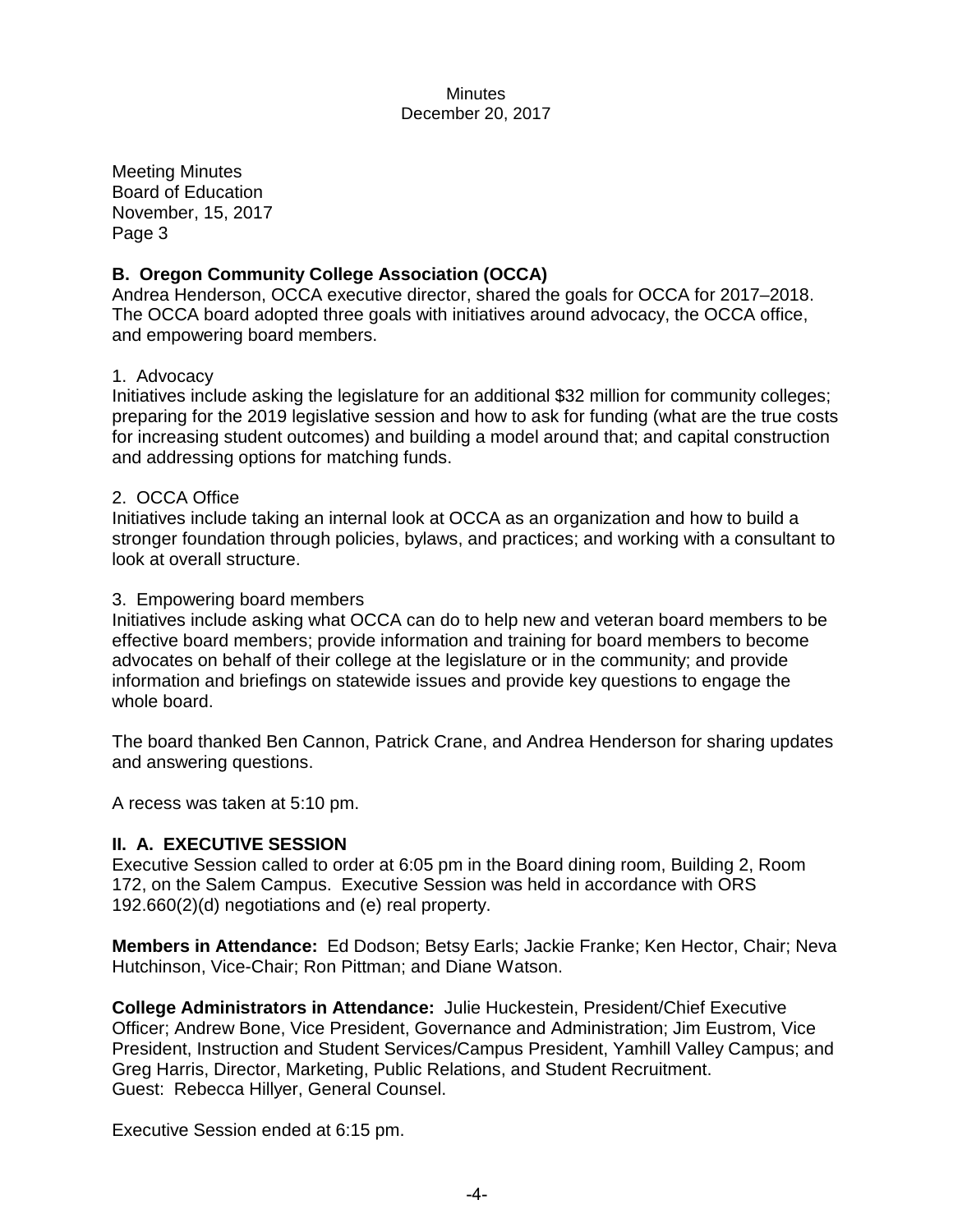Meeting Minutes Board of Education November, 15, 2017 Page 4

# **II. B. ADMINISTRATION UPDATES**

The following updates were shared or discussed with the board: December 20 Board meeting modified schedule; board professional development opportunities; high school district board meetings; affirmation of President's Goals for 2017–2018; Vice President of Governance and Administration position; board's role in the strategic planning process; the process to add or delete programs; Website launch date; and board agenda preview.

A recess was taken at 7 pm.

# **III. REGULAR SESSION**

#### **A. CALL TO ORDER**

Ken Hector, Chair, reconvened the board meeting at 7:05 pm. The meeting was held in the Board Room, Building 2, Room 170, at the Salem Campus.

# **B. PLEDGE OF ALLEGIANCE**

Ken Hector led the group in the Pledge of Allegiance.

# **C. ROLL CALL**

**Members in Attendance:** Ed Dodson; Betsy Earls; Jackie Franke; Ken Hector, Chair; Neva Hutchinson, Vice Chair; Ron Pittman; and Diane Watson.

**College Administrators in Attendance:** Julie Huckestein, President/Chief Executive Officer; Andrew Bone, Vice President, Governance and Administration; and Jim Eustrom, Vice President, Instruction and Student Services/Campus President, Yamhill Valley.

**Board Representatives in Attendance**: Isaac Acosta, Associated Students of Chemeketa (ASC); Justus Ballard, Chemeketa Faculty Association; Terry Rohse, Chemeketa Classified Association; and Allison Stewart Hull, Chemeketa Exempt Association.

Chair Ken Hector reported a change in the order of the agenda has been made. Item I, Separate Action, has been moved up in order to recognize individuals who are present.

#### **I. SEPARATE ACTION**

# **Approval of Retirement Resolutions No. 17-18-11, C. Steve Agee; No. 17-18-12, Anne M. Etzel; and No. 17-18-13, Regalada "Reggie" Lombardi**

Ron Pittman read the retirement resolution for C. Steve Agee, who was in the audience.

Ed Dodson moved and Diane Watson seconded a motion to approve Retirement Resolution No. 17-18-11 for C. Steve Agee.

The motion CARRIED. Chair Ken Hector presented the framed resolution to Steve Agee, and thanked him for his 36 years and four months of service.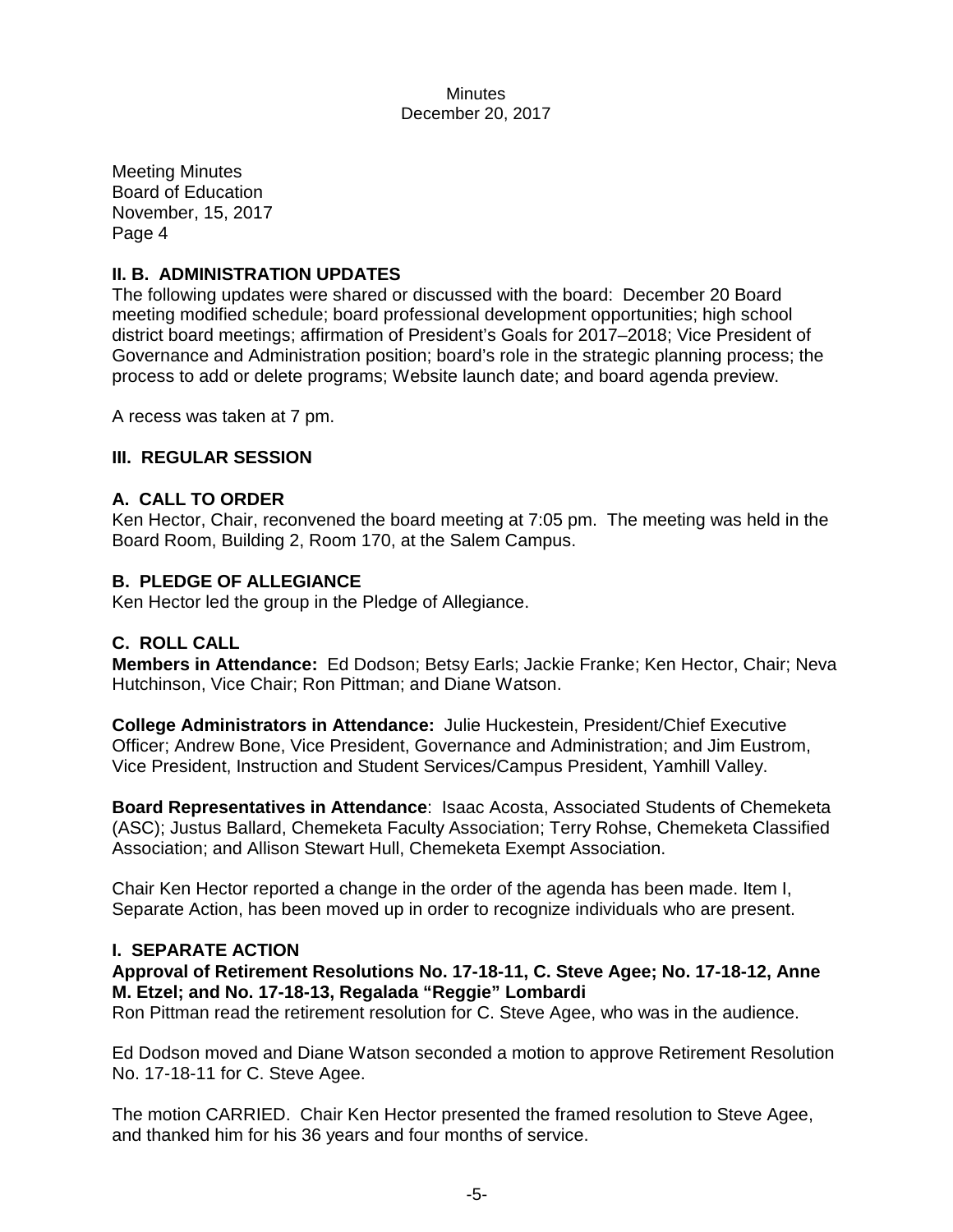Meeting Minutes Board of Education November, 15, 2017 Page 5

Diane Watson read the retirement resolution for Anne M. Etzel.

Neva Hutchinson moved and Betsy Earls seconded a motion to approve Retirement Resolution No. 17-18-12 for Anne M. Etzel.

The motion CARRIED.

Jackie Franke read the retirement resolution for Regalada "Reggie" Lombardi.

Ron Pittman moved and Jackie Franke seconded a motion to approve Resolution No. 17-18-13 for Regalada "Reggie" Lombardi.

The motion CARRIED.

Ken Hector noted these three individuals have contributed 76 years of service to the college.

# **D. COMMENTS FROM THE AUDIENCE**

None

# **E. APPROVAL OF MINUTES**

Diane Watson moved and Jackie Franke seconded a motion to approve the minutes of October 18, 2017.

The motion CARRIED.

# **F. REPORTS**

# **Reports from the Associations**

Isaac Acosta, ASC executive coordinator, said his report stands as written. Jackie Franke asked how the Trick or Treat for Hunger went. Isaac said that the food pantry was nearly empty, but after the event, the food pantry was full, so it was very successful.

Justus Ballard, Chemeketa Faculty Association commented that the report was written three weeks ago and it reflected sentiments about the pace of bargaining and not the content. He said negotiations have been moving forward, and the meetings have been productive.

Terry Rohse, Chemeketa Classified Association, reported the report stands as written with one addition. The classified officers went out to YVC and had lunch with the YVC classified staff. Terry thanked them for their hospitality.

Allison Stewart Hull, Chemeketa Exempt Association, said the report stands as written.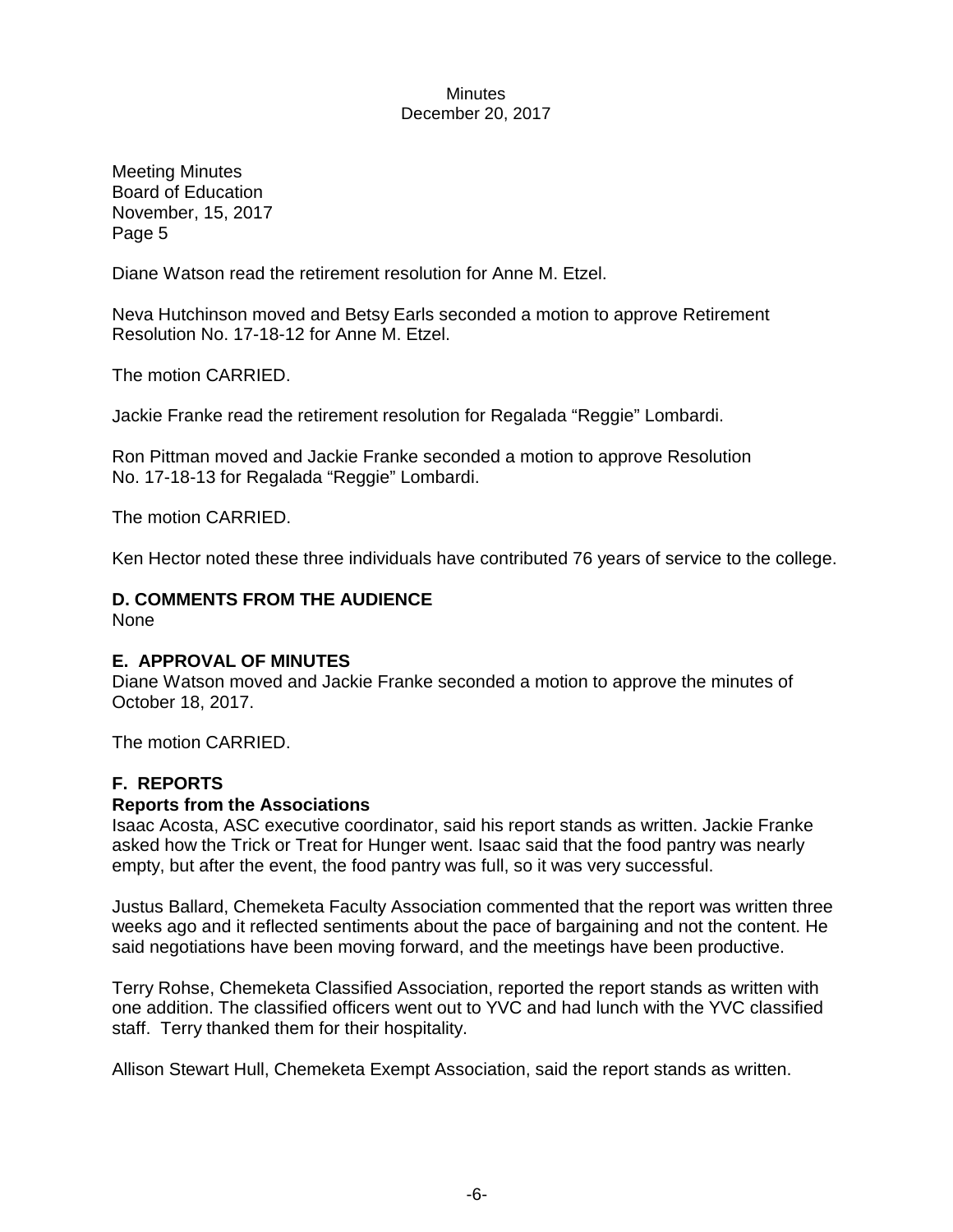#### **Reports from the College Board of Education**

Ed Dodson attended the Marion County Giving People a Second Chance breakfast, the OCCA Fall Conference, the Salem Fire Foundation celebration, a Student Success Oversight Committee, and the art show reception for the artists-in-residence Milla Oliveros and Johnny Beaver; met with board member Betsy Earls, and the three finalists for the vice president of Governance and Administration position; and had lunch with Andrew Bone.

Ron Pittman attended the OCCA Fall Conference and the McMinnville Chamber awards celebration; and Ron met with the three finalists for the vice president of Governance and Administration position.

Jackie Franke attended the Family Building Blocks luncheon, Salem City Council meeting, Marion County's Giving People a Second Chance breakfast, the OCCA Fall Conference, a Council of Governments (COG) meeting, and the We Succeed Business Council meeting with Catholic Community Services. Jackie made a presentation to Shanda Long, a Crystal Apple award nominee, at Cesar Chavez Elementary School; and met with Salem-Keizer School District board chair Paul Kyllo and board members Jim Green and Marty Hagen, and met with one of the finalists for the vice president of Governance and Administration position.

Neva Hutchinson attended the Freedom Fund dinner and the OCCA Fall Conference; had lunch with Elias Villegas; and met with the three finalists for the vice president of Governance and Administration position.

Ken Hector attended the OCCA Fall Conference, the monthly SEDCOR Forum business luncheon, two Silverton Chamber of Commerce Business Group meetings, a veterans' services roundtable with Congressman Kurt Schrader; and met with one of the finalists for the vice president of Governance and Administration position.

Diane Watson attended the NAACP awards banquet, the OCCA Fall Conference; and met with the three finalists for the vice president of Governance and Administration position.

Betsy Earls had coffee with Ed Dodson; attended the Dallas Rotary, West Salem Rotary, the West Salem Neighborhood Association meeting, and the OCCA Fall Conference.

#### **Reports from the Administration**

Jim Eustrom highlighted a number of activities which are detailed in the Recognition Report. He acknowledged Holly Nelson and Jose Garcia, who presented a session at the OCCA Fall Conference on the JUNTOS program; the 38 staff members who quickly provided information for the Aspen prize application; and the Mock Trial team who finished first in the David Frohnmayer Invitational beating out 17 other teams from universities. Jim also mentioned the upcoming McMinnville Scottish Festival, and said that efforts will be made to have similar Salem Campus events and activities at YVC and outreach centers.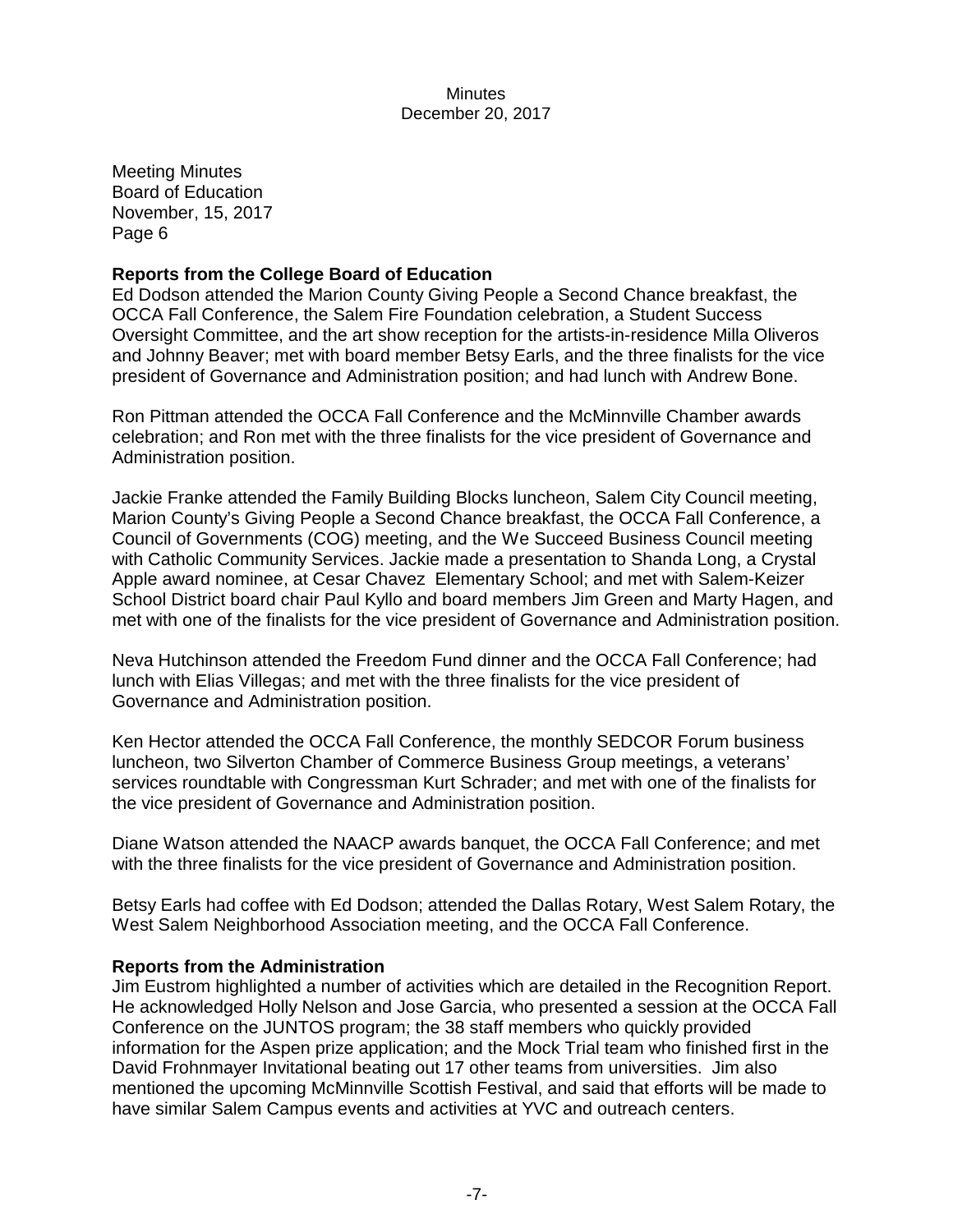# **G. INFORMATION**

# **Advisory Committees for 2017–2018**

Johnny Mack, executive dean for Career and Technical Education, reported there are 29 advisory committees and about 289 community members who serve on these committees, which normally meet once a quarter. This year all advisory committees will be asked to do a walk-about in program areas and labs to ensure that equipment, technology, and facilities meet industry standards. The automotive program does this as part of their accreditation, and it will be a good practice for other program areas.

Johnny publicly thanked all the community members for the vital role they play in keeping the programs current and relevant. Ron Pittman would like to see more advisory committee representatives from the McMinnville/Yamhill areas. Board action will be requested next month.

**College Policies #6270, Site, Building, and Room Identification; #6280, Gifts and Donations; #6510, Insurance (Risk Management); #7010, Community Services** Rebecca Hillyer presented four policies that were reviewed by the President's Advisory Council. Board action will be requested in December.

# **H. STANDARD REPORTS**

# **Personnel Report**

Andrew Bone said the report stands as written.

# **Budget Status Report**

Miriam Scharer referred to the Statement of Resources and Expenditures and noted tuition and fees is down slightly from last month. In the Budget Status Report, about one-third of budget has been expended. There were no changes in interest rates and no new investments on the Status of Investments report.

# **Purchasing Report**

Miriam Scharer gave some background on the contract for SkillSoft software for online training and compliance courses for college employees and Title IX training for college students. Notice was given to the board on the college's intent to extend the sole source contract with SkillSoft Corporation for an additional three years at a cost of approximately \$190,000 with the option to renew the contract an additional two years beyond that, for a total amount not to exceed \$400,000.

A live SkillSoft webinar with Angela Duckworth, author of "Grit: The Power of Passion and Perseverance" is scheduled for tomorrow, Thursday, November 16, 9–10 am. The webinar is open to all staff and students and can be viewed in person in the Building 6, Room 218b, the Employee Development Center, or on employee computers accessed through the SkillSoft homepage.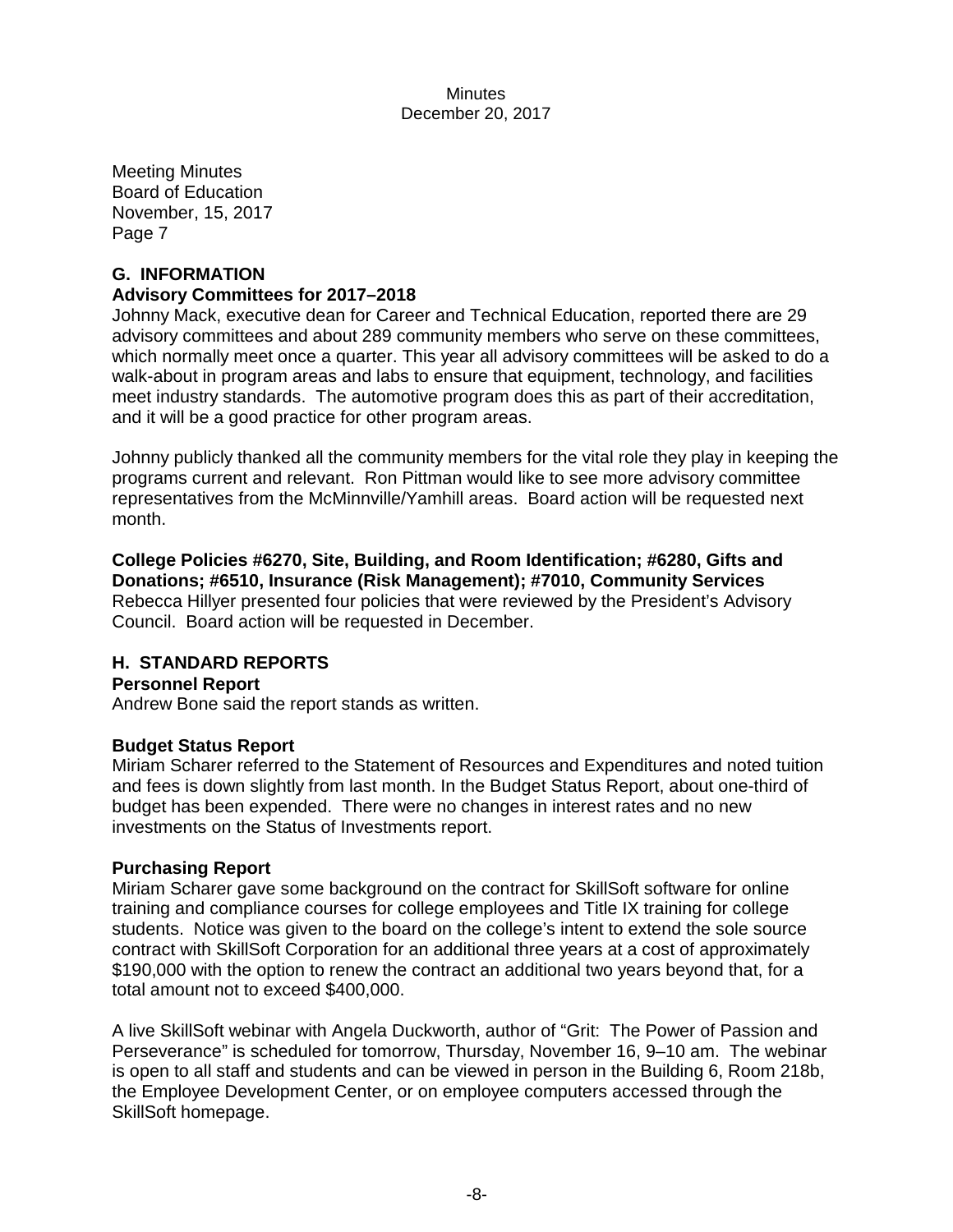Meeting Minutes Board of Education November, 15, 2017 Page 8

Miriam drew attention to the green sheet in the board folder for Approval of Contract Award for YVC Building 4—Oregon Kidney Clinic Tenant Improvement (formerly known as YVC, Building 4, Oregon Kidney and Hypertension Clinic Expansion and Tenant Improvement).

The college recommends awarding the contract to Blue Spruce Buildings, Inc., Dallas, Oregon in the amount of \$250,000, contingent upon protests, if any, from unsuccessful bidders and successful completion of lease negotiations.

#### **Capital Projects Report**

Rory Alvarez said the report stands as written. The athletic field is out for bid and will close at the end of this week.

#### **College Safety Activities and Planning**

Tim Rogers, associate vice president of College Support Services, said the report stands as written with a couple additions. Cellular reception at Brooks, YVC, and in certain "dead zone" areas of interior buildings on the Salem Campus has been an ongoing problem. However, progress has been made with cell phone providers ATT, Verizon, Sprint, and T-Mobile. Meetings and written agreements have been reached to strengthen transmission signals (repeaters). Also, emergency management trainings are being scheduled in classrooms, programs, buildings, and/or office environments to provide a more realistic simulation when emergencies occur.

#### **Student Success Data Points**

Using a PowerPoint presentation, Fauzi Naas reviewed and answered questions about the graphs and data in three major areas: Enrollment by Status (unduplicated headcount of All Students; Full-time; Part-time, and Noncredit); C or Better Pass Rates for remedial math, reading, and writing, and college math, reading, and writing; and Pass Rates in Top 20 Highest Enrolled Courses.

#### **Recognition Report**

Julie Huckestein acknowledged all the employees in the written report.

# **J. ACTION**

Neva Hutchinson moved and Betsy Earls seconded a motion to approve action item No. 1:

1. Approval of Contract Award for Yamhill Valley Campus Building 4—Oregon Kidney Clinic Tenant Improvement (formally known as Yamhill Valley Campus, Building 4, Oregon Kidney and Hypertension Clinic Expansion and Tenant Improvement)

The motion CARRIED.

# **K. APPENDICES**

College mission, vision, core themes, and values; campus and district maps.